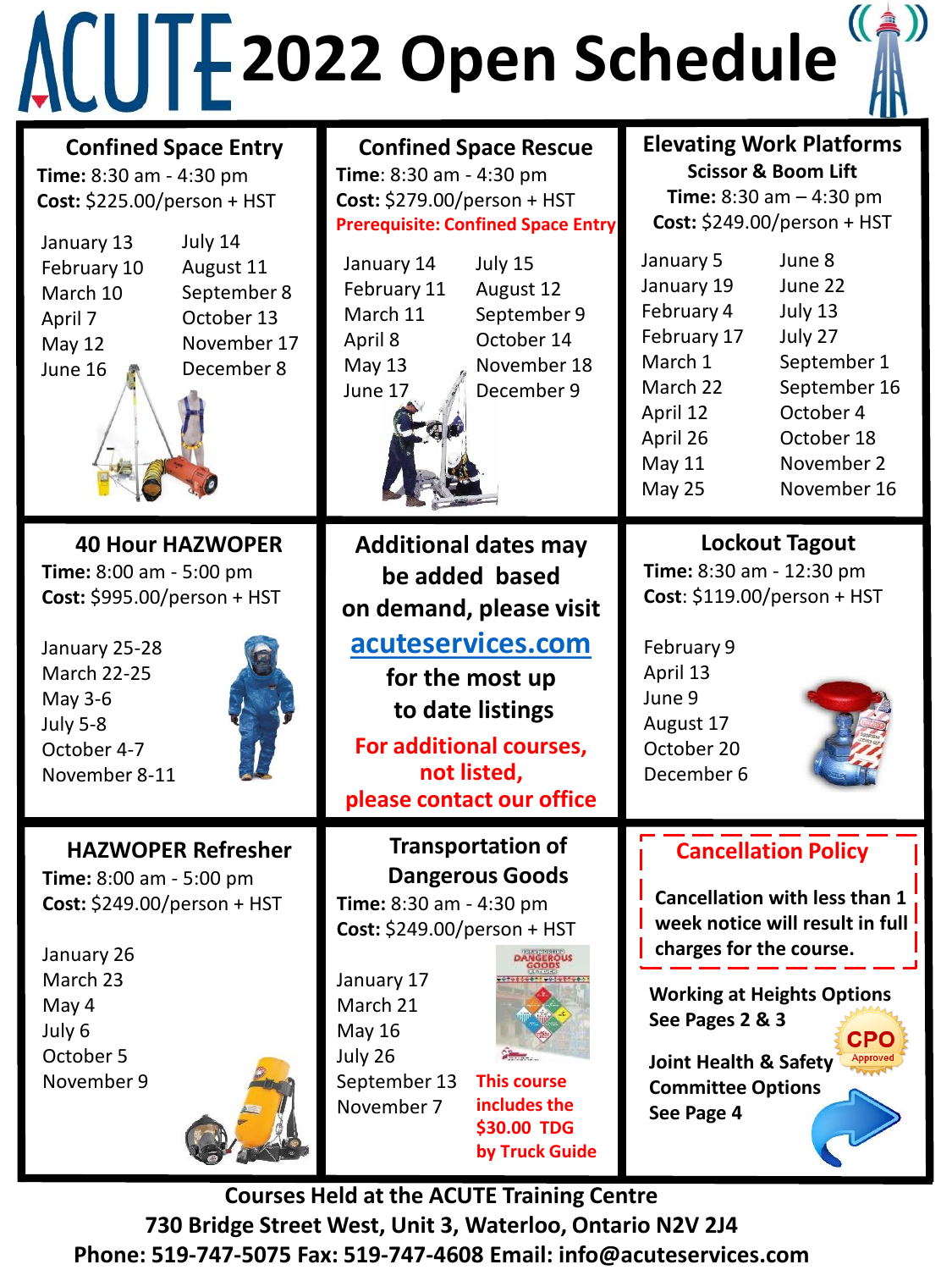

### **Working at Heights**

**Time:** *8:30 am – 4:30 pm* **Cost:** \$225.00/person + HST

| January 6          | May 2       | September 20 |
|--------------------|-------------|--------------|
| January 20         | May 18      | September 29 |
| February 7         | May 31      | October 11   |
| February 15        | June 14     | October 25   |
| March <sub>3</sub> | June 28     | November 3   |
| March 16           | July 11     | November 14  |
| March 30           | July 28     | November 29  |
| April 5            | August 18   | December 13  |
| April 20           | September 6 |              |
|                    |             |              |

**Additional dates may be added based on demand, please visit us online for the most up to date listings [www.acuteservices.com](http://www.acuteservices.com/)**

### **Working at Heights Checklist for Participants**

**Photo Identification:** The Ministry of Labour, Training and Skills Development (MLTSD) requires each participant to produce photo identification prior to the beginning of the training session (driver's license, passport, resident card with proper mailing address). Participants without proper identification will **NOT** be allowed to participate. **Course Payment**: *Payment is required prior to the date of training.* ACUTE accepts Visa/MasterCard/Debit.

**Arrival Time:** *Participants should arrive 15 minutes prior to training***.** This will allow time to complete payment, and fill in the Ministry of Labour, Training and Skills Development (MLTSD) registration forms prior to the start of the course. Late participants will **NOT** be admitted into the course.

**What to Wear:** The course includes hands-on use and wearing of fall protection equipment. You will be wearing a full body harness for a portion of the course. Please wear comfortable clothing and closed toe footwear. **DO NOT**  wear sandals, flip flops, or open toe footwear!

**Full Day:** *Participants must be present for the full day of training.* Each participant must complete the course quizzes scoring at least 75%. Each participant must also demonstrate the ability to inspect and wear/set-up various fall protection equipment.

**Certificate/Wallet Card**: A wallet card and certificate will be issued by ACUTE at the successful completion of the course. The records of training that ACUTE will provide to you are fully accepted as permanent records of training. These records meet all regulatory training record requirements.

> **Courses Held at the ACUTE Training Centre 730 Bridge Street West, Unit 3, Waterloo, Ontario N2V 2J4 Phone: 519-747-5075 Fax: 519-747-4608 Email: info@acuteservices.com**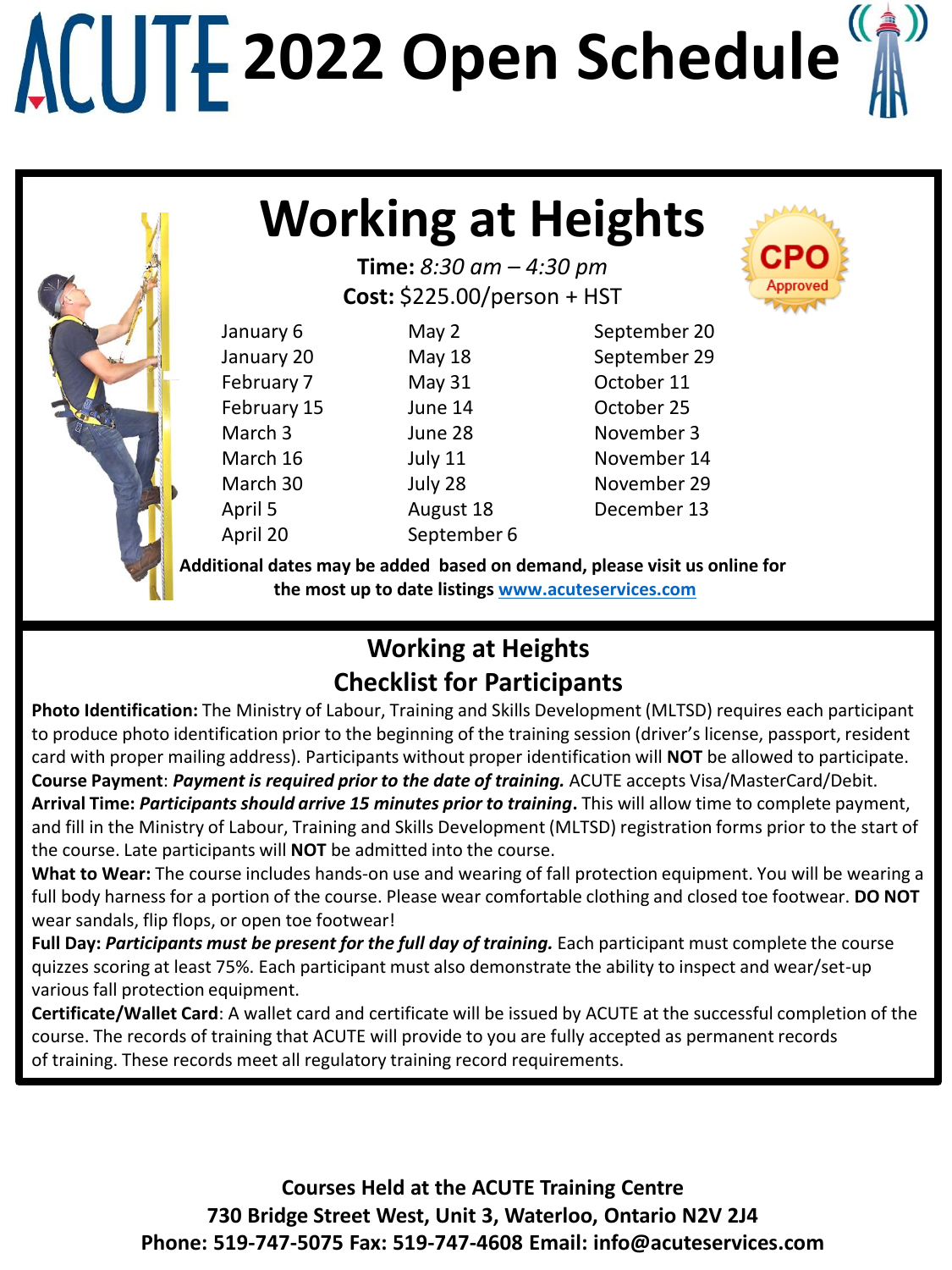## **Working at Heights - Refresher**

**Time:** 8:30 am – 12:30 pm **Cost:** \$139.00/person + HST

January 7 January 21 February 2 February 16 March 4 March 18 March 31 April 6 April 21

May 3 May 19 June 1 June 15 June 29 July 12 July 29 August 19 September 7 September 21 September 30 October 12 October 26 November 4 November 15 November 30 December 14

*Prerequisite: CPO Approved Working at Heights Course*

#### **Working at Heights Refresher Checklist for Participants**

**Proof of Previous Working at Heights Training:** Working at Heights completion card **MUST** be sent prior to the course or presented at the training.

**Photo Identification:** Government issued photo ID **MUST** be presented.

**Course Payment:** Payment is required prior to the date of training.

**Arrival Time:** Course begins at 8:30 am, please arrive 15 minutes prior. Late participants will not be admitted, and payment will be forfeited.

**What to Wear:** The course includes hands-on use and wearing of fall protection equipment. You will be wearing a full body harness for a portion of the course. Please wear comfortable clothing and closed toe footwear. **DO NOT** wear sandals, flip flops, or open toe footwear!

**Certificate/Wallet Card**: A wallet card and certificate will be issued by ACUTE at the successful completion of the course. The records of training that ACUTE will provide to you

are fully accepted as permanent records of training. These records meet all regulatory training record requirements.

**Courses Held at the ACUTE Training Centre 730 Bridge Street West, Unit 3, Waterloo, Ontario N2V 2J4 Phone: 519-747-5075 Fax: 519-747-4608 Email: info@acuteservices.com**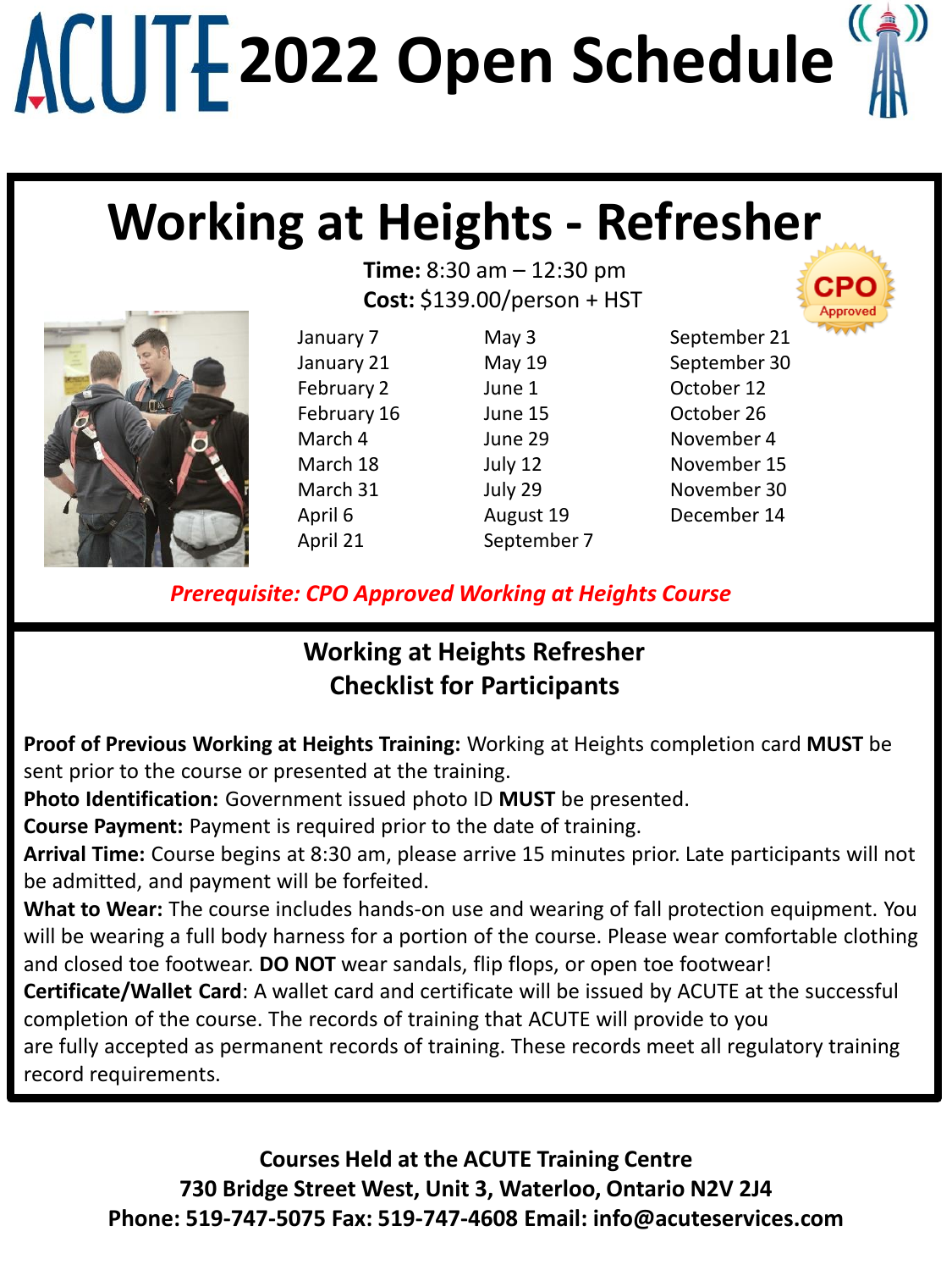## **Joint Health & Safety Committee Certification Part 1 & Part 2**

### **These courses will be located at 445 Anndale Road in Waterloo**

#### **JHSC Certification Part 1**

**Time:** 8:30 am - 4:30 pm **Cost:** \$495.00/person + HST January 10-12 March 7-9 May 9-11 July 18-20 September 19-21 November 21-23



**This course includes the OH&S Act & Regulations Book (\$30.00)**

#### **JHSC Certification Part 2**

**Time:** 8:30 am - 4:30 pm **Cost:** \$395.00/person + HST January 13-14 March 10-11 May 12-13 July 21-22 September 22-23 November 24-25



#### **Prerequisite for this course is Part 1**

- Any company that regularly employs 20 or more workers is required to create a Joint Health and Safety Committee. At least one worker representative and one management representative must be certified.
- JHSC Certification Part 2 must be completed within one year of JHSC Certification Part 1 training.

### **Joint Health & Safety Committee Certification Refresher**

**JHSC Certification Refresher \*A one day refresher is required every three years to maintain your JHSC Certification.** 

**Time:** 8:30 am - 4:30 pm **Cost:** *\$249.00/person + HST*

January 18 March 16 May 17 July 25 September 26



November 28 **This course includes the OH&S Act & Regulations Book (\$30.00)**